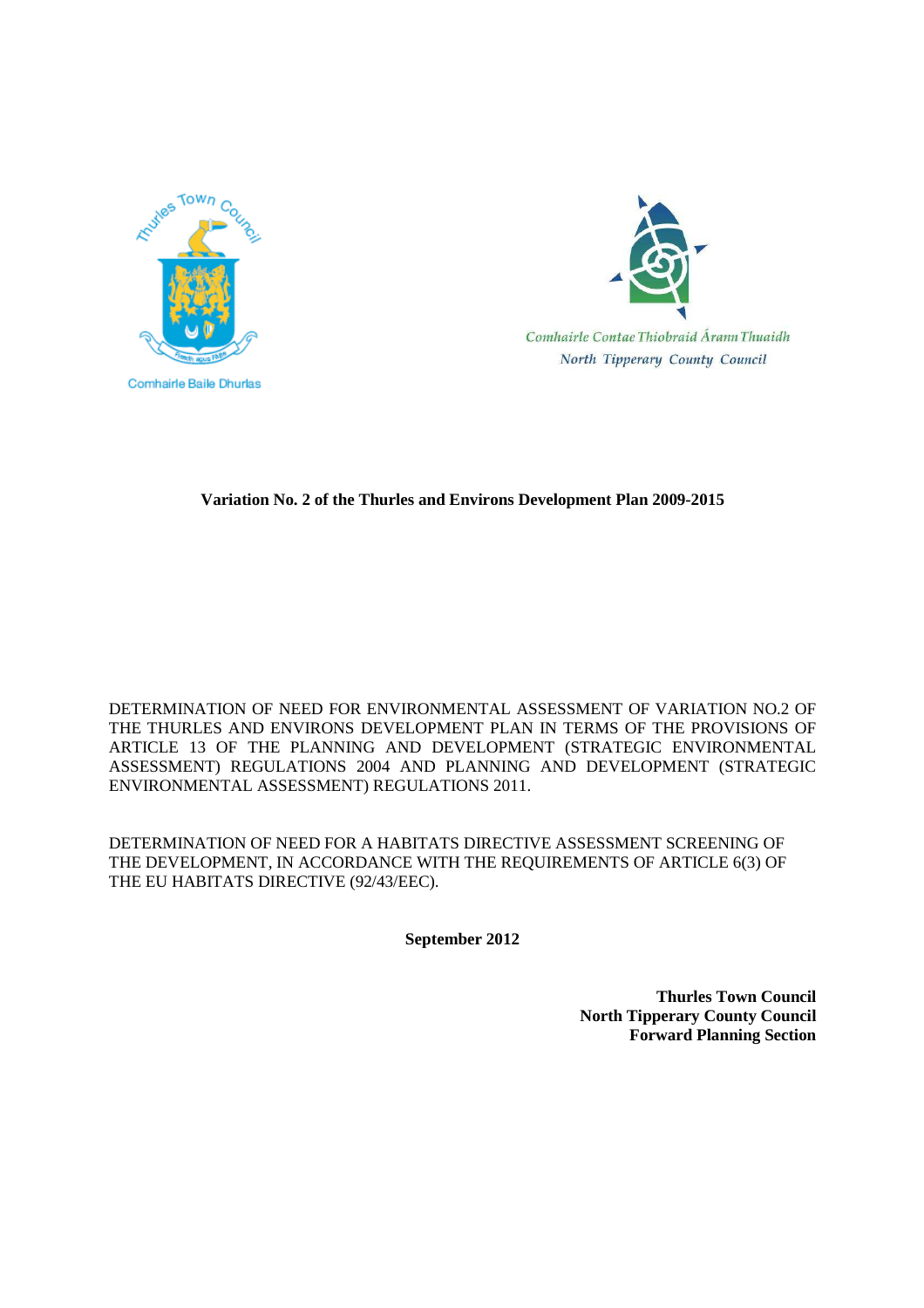## **1.0 Legislative Context**

The European Union Strategic Environmental Assessment (SEA) Directive (2001/42/EC) requires an environmental assessment to be carried out for all plans and programmes that are prepared for certain specified sectors, including land use planning. The Planning and Development (SEA) Regulations 2004 (S.I 436 of 2004) and amending Regulations 2011 (S.I. No. 201 of 2011) (here in after referred to as the 'SEA regulations') transposed this directive into Irish Law.

Thurles Town Council and North Tipperary County Council (here in after referred to as 'the Planning Authorities') intend to make a Variation to the Thurles and Environs Development Plan in accordance with the Planning and Development Acts, 2000 to 2010. Therefore, this variation in terms of its preparation and implementation is subject to the requirements of the SEA Regulations.

The SEA Regulations 2004 state that an SEA is mandatory for certain plans/projects while screening for SEA is required for other plans or projects that fall below specified thresholds. Where plans or projects fall below or outside specified thresholds a screening report is required to be carried out to determine whether the making and implementation of a particular plan or project will or will not, lead to significant environmental consequences for the plan area.

The SEA Regulations 2004 have set a threshold of 10,000 population for which an SEA is mandatory. The population of Thurles and its Environs in 2011 was 6,929 (CSO, 2011) and thus falls below this specified mandatory threshold and therefore the variation will be screened.

"Screening" is defined as "the process for deciding whether a particular plan, other than those for which SEA is mandatory, would be likely to have significant environmental effects and would thus warrant SEA" (Assessment for the Effects of Certain Plans and Programmes on the Environment, 2004, Guidelines for Planning Authorities, page 12). The criteria for determining whether an SEA is required are set out under Schedule 2A of the Regulations.

### **2.0 Purpose of the Report**

The purpose of this screening report pursuant to Article 13K of the SEA Regulations is to enable a determination as to whether a Strategic Environmental Assessment is required for the proposed variation.

The report will firstly outline the key aims of Variation No. 2 of the Thurles and Environs Development Plan. The report will then assess the proposed variation in the context of the criteria set down by the regulations. The report will then conclude with a determination as to whether the Strategic Environmental Assessment is necessary.

### **3.0 Statutory Consultation**

The prescribed environmental authorities set out under Article 13 of the SEA Regulations, were consulted on  $28<sup>th</sup>$  June, 2012. Replies were received from the Department of Arts Heritage and the Gaeltacht, the Office of the Minister for Agriculture, Food and the Marine and the Environmental Protection Agency.

Department of Arts, Heritage and the Gaeltacht acknowledged receipt of Screening Process Report. The submission suggests that once a draft variation is prepared an additional screening process should take place to ensure that the assumptions of the screening process at this stage remain correct.

Department of Agriculture, Fisheries and Food acknowledged receipt of Screening Process Report.

Environmental Protection Agency acknowledged receipt of Screening Process Report and submits specific comments and guidance document to ensure the integration of environmental considerations into the Plan. Comments include: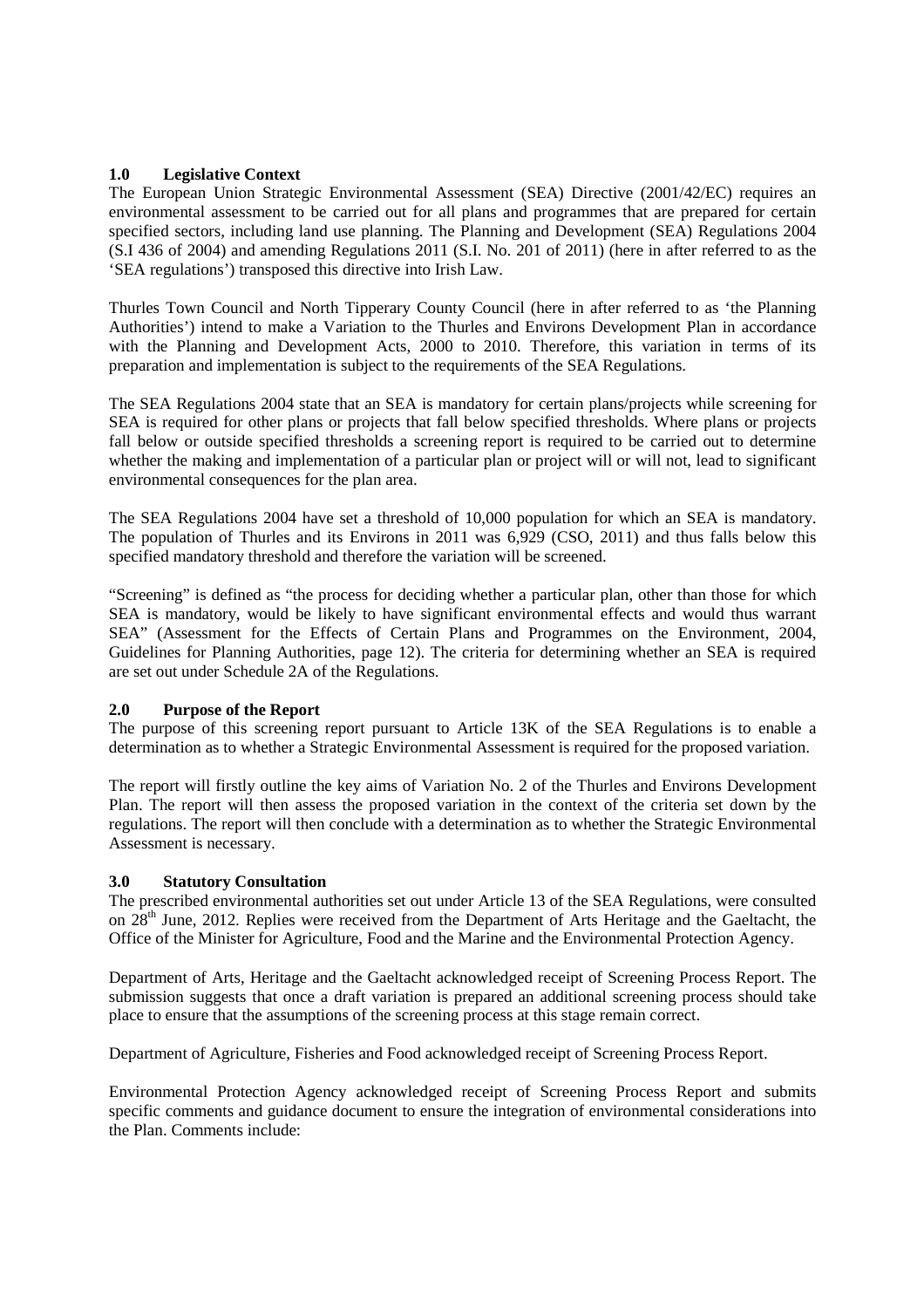- Consistency with the Mid West Regional Planning Guidelines should be ensured.
- Consideration should be given to including a zoning map.
- It should be clarified whether a flood risk assessment has been carried out and if so whether it has been taken into consideration in the zoning/de-zoning.
- It should be noted that the Thurles drinking water supply is listed on EPA remedial Action list. Therefore, adequate drinking water infrastructure should be in place prior to further permission being issued.
- Any future amendments/variations should be assessed in accordance with SEA Regulations, Schedule 2A criteria.
- Appropriate infrastructure should be in place or be required to be put in place.
- Requirements of the Habitats Directive are highlighted and it is recommended that the National Parks and Wildlife Service be consulted. .
- Two amending SEA Regulations were signed into Irish law on  $3<sup>rd</sup>$  May, 2011 amending two original SEA Regulations:
	- o European Communities (Environmental Assessment of Certain Plans and Programme) (Amendment) Regulations, 2011, (S.I. No. 200 of 2011) amending the European Communities (Environmental Assessment of Certain Plans and Programme) Regulations, 2004 (S.I. No. 435 of 2004 and
	- o Planning and Development (Strategic Environmental Assessment) (Amendment) Regulations, 2011 (S.I. No. 201 of 2004) amending the Planning and Development (Strategic Environmental Assessment) Regulations, 2004 (S.I. No. 436 of 2004).
	- o DoECLG Circular (PSSP 6/2011) 'Further Transposition on Strategic Environmental Assessment'. References to this circular should be integrated into the Variation as appropriate
- EPA references the European Communities (Birds and Natural Habitats) Regulations 2011 (S.I. No. 477 of 2011) which consolidate the European Communities (Natural Habitats) Regulations 1997 to 2005 and European Communities (Birds and Natural Habitats) (Control of Recreational Activities) Regulations 2010 as well as addressing transposition failures in the CJEU judgments.
- Outline of the statutory consultees and requirement to make decision regarding the determination available for public inspection and available to the consultees.

### **4.0 Aims of the Thurles and Environs Development Plan 2009-2015**

The Variation No.2 of the Thurles and Environs Development Plan, 2009-2015 will be prepared in accordance with the Planning and Development Acts 2000 to 2010. The Planning Acts require that development plans, and subsequently their variations, provide a land use planning framework which is underpinned by the principle of sustainable development. Therefore the variation will ensure that policies and objectives brought forward for economic and social development will not have an adverse effect on the environment.

The main aims of the variation can be summarised as follows:

- (i) Provide policy framework to allow the appropriate development of a number of development types:
	- (a) residential, industrial, and associated services which will utilise and support sustainable modes of transport;
	- (b) The improvement and expansion of employment uses on the former sugar factory site and adjacent lands so as to ensure the sustainable renewal and regeneration of this area;
	- (c) amenity, recreational, social and public land uses which will contribute to the sustainable and balanced development of Thurles and its environs including the Ballycarrane area;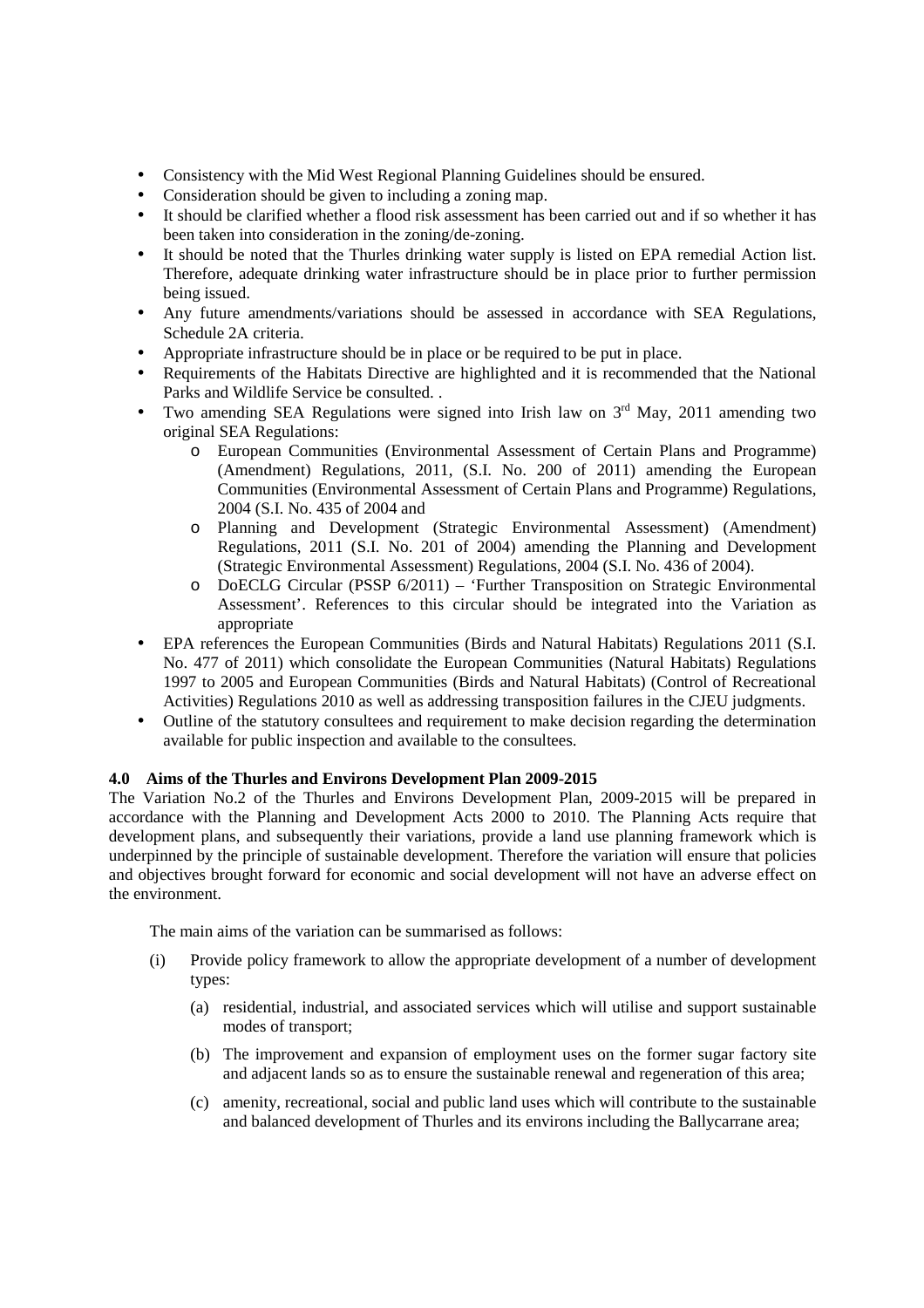- (d) Consolidation of existing residential development and
- (e) protect lands identified for agricultural use from inappropriate development on the urban fringe;
- (ii) To ensure the strategic development potential of the Ballycarrane area in Thurles is maintained for development in the future i.e. that developments in the short term do not impact negatively on the long term potential;
- (iii) Promote policies and objectives which insure development of the Ballycurrane area is carried out in a sustainable manner with particular reference to the social, cultural and community requirements of the area;

# **5.0 Assessment in terms of Schedule 2A: Criteria for determining whether a plan is likely to have significant effects on the environment.**

**5.1 The characteristics of the plan/variation having regard, in particular, to:** 

# **5.1.1 The degree to which the plan/variation sets a framework for projects and other activities, either with regard to the location, nature, size and operating conditions or by allocating resources.**

This variation will provide for the inclusion of the Ballycarrane Area of Thurles into the Thurles and Environs Development Plan 2009-2016. The variation will detail changes to the land use zoning objectives and specific development objectives within the defined plan area. A number of the objectives will substantially reduce the acreage of zoned lands within the plan area due to land being rezoned for non-developmental purposes. A number of the objectives will set out relevant standards for the development of zoned lands within the plan area.

# **5.1.2 The degree to which the plan influences other plans, including those in a hierarchy.**

This plan is set within the context of the Mid-West Regional Planning Guidelines 2010-2022, the North Tipperary County Development Plan 2010-2016, the Thurles and Environs Development Plan 2009 and the Ballycarrane Local Area Plan 2007 and will influence all future developments within the boundary of the settlement plan area only.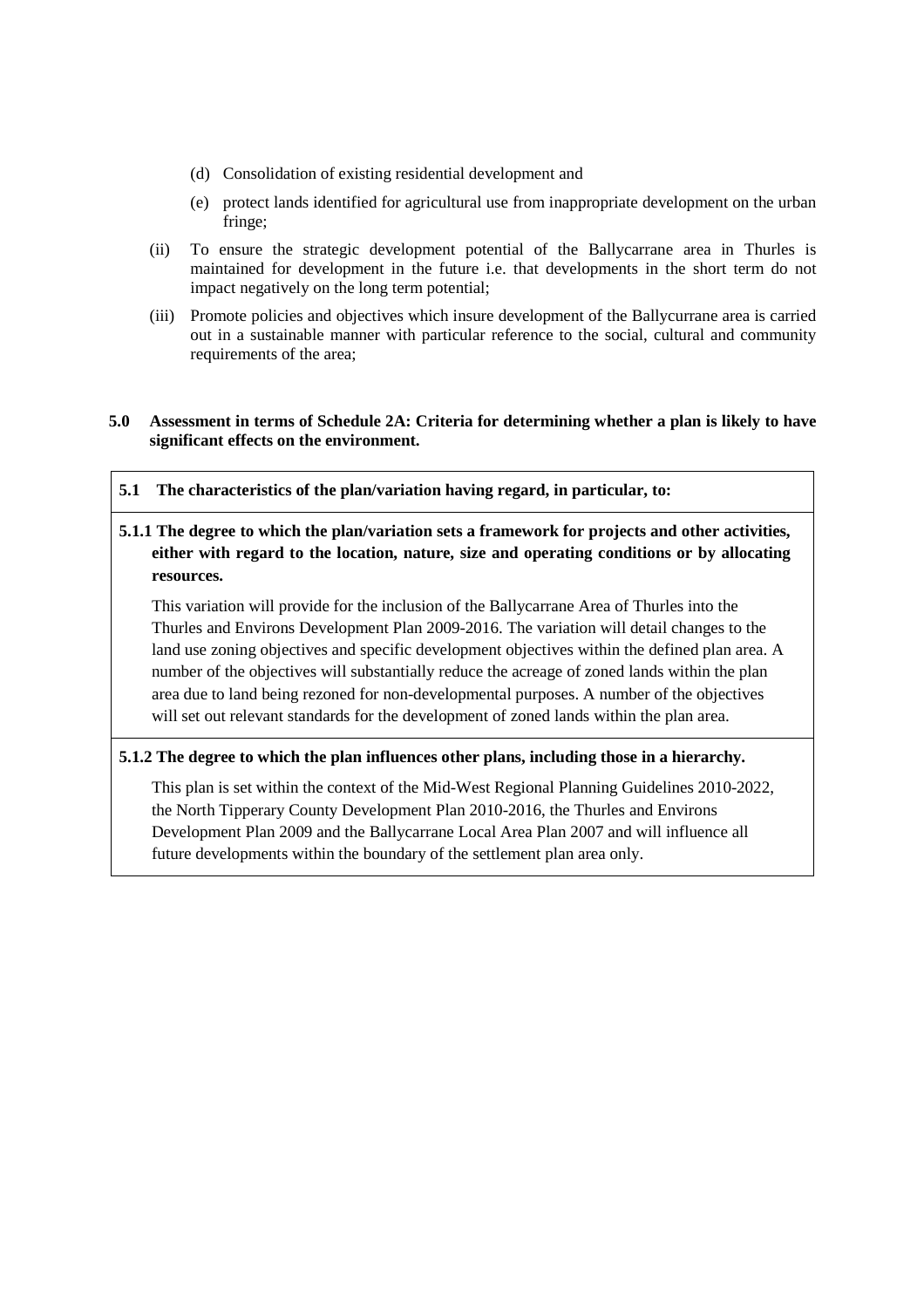# **5.1.3 The relevance of the plan for the integration of environmental considerations in particular with a view to promoting sustainable development.**

This plan is set within the criteria of Sections 13 of the Act and therefore relates to the proper planning and sustainable development of the area. The plan will also identify a number of aims, specific development policies and objectives which will work toward achieving sustainability through:

- (i) identifying lands for appropriate uses, and to provide a number of specific objectives which will ensure the physical, economic, social and environmental development of the plan area is achieved through sustainable means;
- (ii) providing a basis for assessing the detailed planning applications submitted to the planning authority in order to allow the existing town encourage and assimilate change, which is essential to the future sustainable development of the plan area; and,
- (iii) ensuring the provision of adequate community facilities and other infrastructure/services and the conservation of heritage assets.

### **5.1.4 Environmental problems relevant to the plan.**

There are not considered to be any strategic environmental problems related to the development and implementation of the variation. Where local environmental issues arise they will be dealt with by policies and objectives as may be appropriate.

#### **5.1.5 The relevance of the variation for the implementation of European Union legislation on the environment (e.g. plans linked to waste-management or water protection).**

These plans and programmes are set out in the North Tipperary County Development Plan 2010-2016 and the Thurles and Environs Development Plan 2009-2015. Where such plans and programmes relate to Ballycarrane, the variation will accommodate necessary legislation in a sustainable manner.

# **6.1 Characteristics of the effects and of the area likely to be affected, having regard, in particular, to:**

### **6.2.1 The probability, duration, frequency and reversibility of the effects.**

### **Key Effect – Residential**

The development of area-specific policy and land zoning will ensure that measures are put in place to encourage and promote sustainable development. To accommodate population targets for the Region, only appropriate quantities of land will be zoned in the Ballycarrane area. Land use zoning provision for residential development will take full account of the population targets for the region as set out in the North Tipperary County Development Plan, 2010 and taking the sequential approach to development. In this regard it is intended to de-zone land in the area and reduce the boundary of the plan area. Any remaining residentially-zoned areas will be subject to various development policies which may, depending on the extent of the contiguous, residentially-zoned land identified, require the preparation of master plans and, where relevant, Environmental Impact Statements. The planning authority consider that such policies will ensure that all residentially-zoned land will be developed in an integrated manner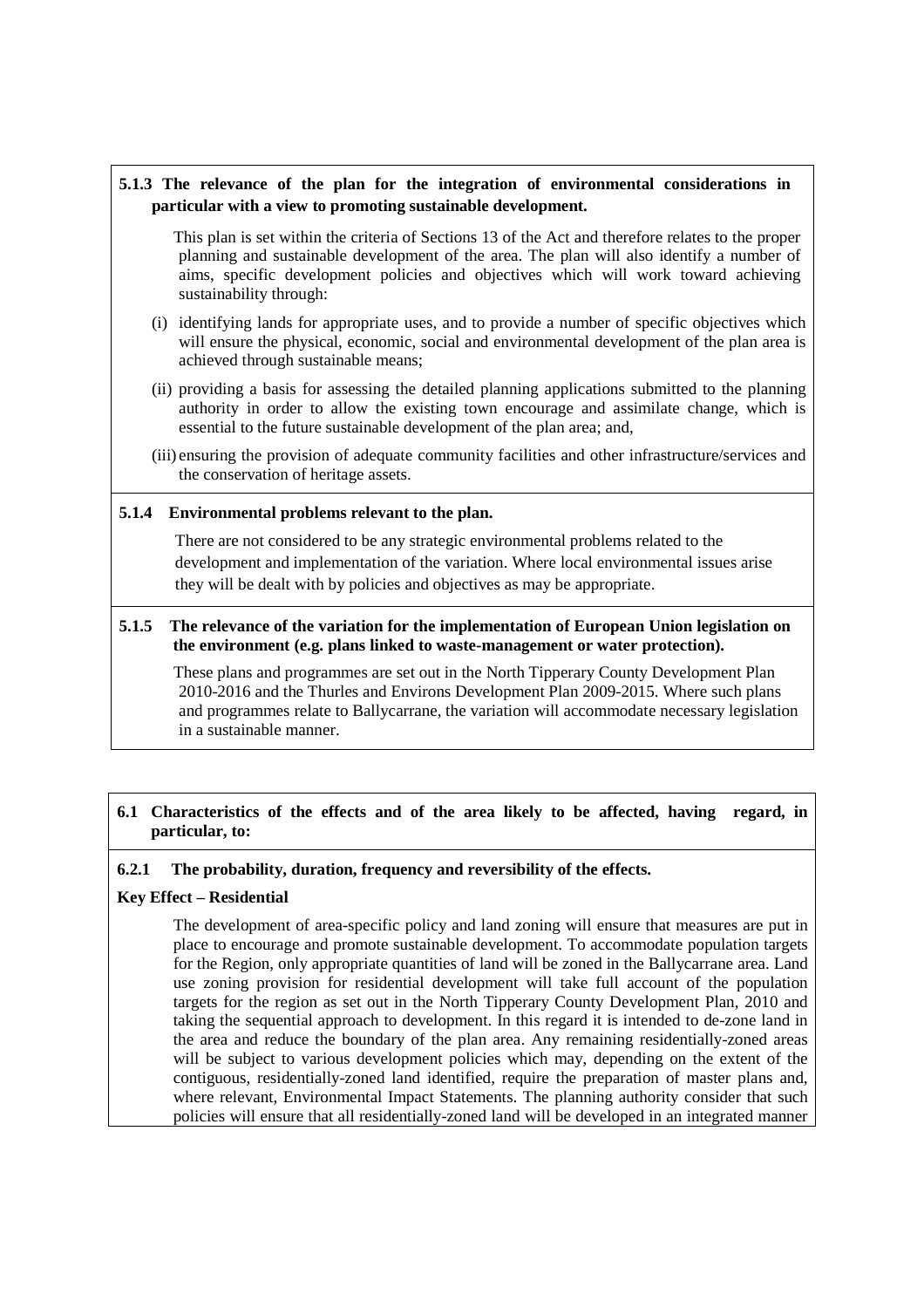through the provision of adequate physical infrastructure, social, educational and community facilities, strategic infrastructure identified in the plan and other ancillary mixed uses and services. It is not considered that the variation will have any negative environmental impacts.

#### **Key Effect – Commercial**

Taking cognisance of recent development trends within the existing town, the variation (once adopted) will identify existing Brownfield sites for appropriate commercial development. Throughout the settlement plan area all retail-related commercial activities will be controlled by the provisions of the County Retail Strategy, and the relevant development management policies of the plan. Relevant commercial land uses will be set out in a land use zoning matrix. The plan will also protect the commercially-zoned lands from inappropriate uses.

#### **Key Effect – Industrial**

The Planning Authority recognises that the provision of employment in the industrial sector in Ballycarrane is important particularly at the former Sugar factory site. The Planning Authority considers that this brownfield site provides an opportunity to further develop this sector and provide employment opportunities at a scale appropriate to its setting. Throughout the settlement plan area all industrial-related activities will be controlled by the provisions of the relevant development management policies of the Thurles and Environs Development Plan. Relevant industrial land uses will be set out in a land use zoning matrix. Where relevant, Environmental Impact Statements may be required as part of the detail of any planning application. The rehabilitation of former brownfield land in Ballycarrane is at the centre of this variation.

## **Key Effect – Amenity & Open Space**

The variation will refer to compliance with the requirements of the North Tipperary County Development Plan 2010-2016 and the Thrules and Environs Development Plan 209-2015, with regard to the provision of amenity and open space, therefore taking into consideration the Sustainable Residential Development in Urban Areas Guidelines for Planning Authorities (DoEHLG 2008) together with its accompanying Urban Design Manual. It is anticipated that a number of key specific amenity objectives will be set out in the plan. The minimum requirements for community facilities will be clearly stated.

#### **Key Effect – Treatment of Effluent**

The variation proposed set outs substantial rezoning of land to non-development uses when compared to the Ballycarrane Local Area Plan 2007. The consequence of this is that there will be reduced demands for the treatment of effluent. There is a requirement in the plan that any development proposal has regard to the capacity of the Waste Water Treatment Plan (WWTP). The sewage treatment plant has recently undergone an upgrade and as such has is able to cater for development. It is not expected that any environmental quality standards will be exceeded or that the value of vulnerable areas limited as a result of the variation.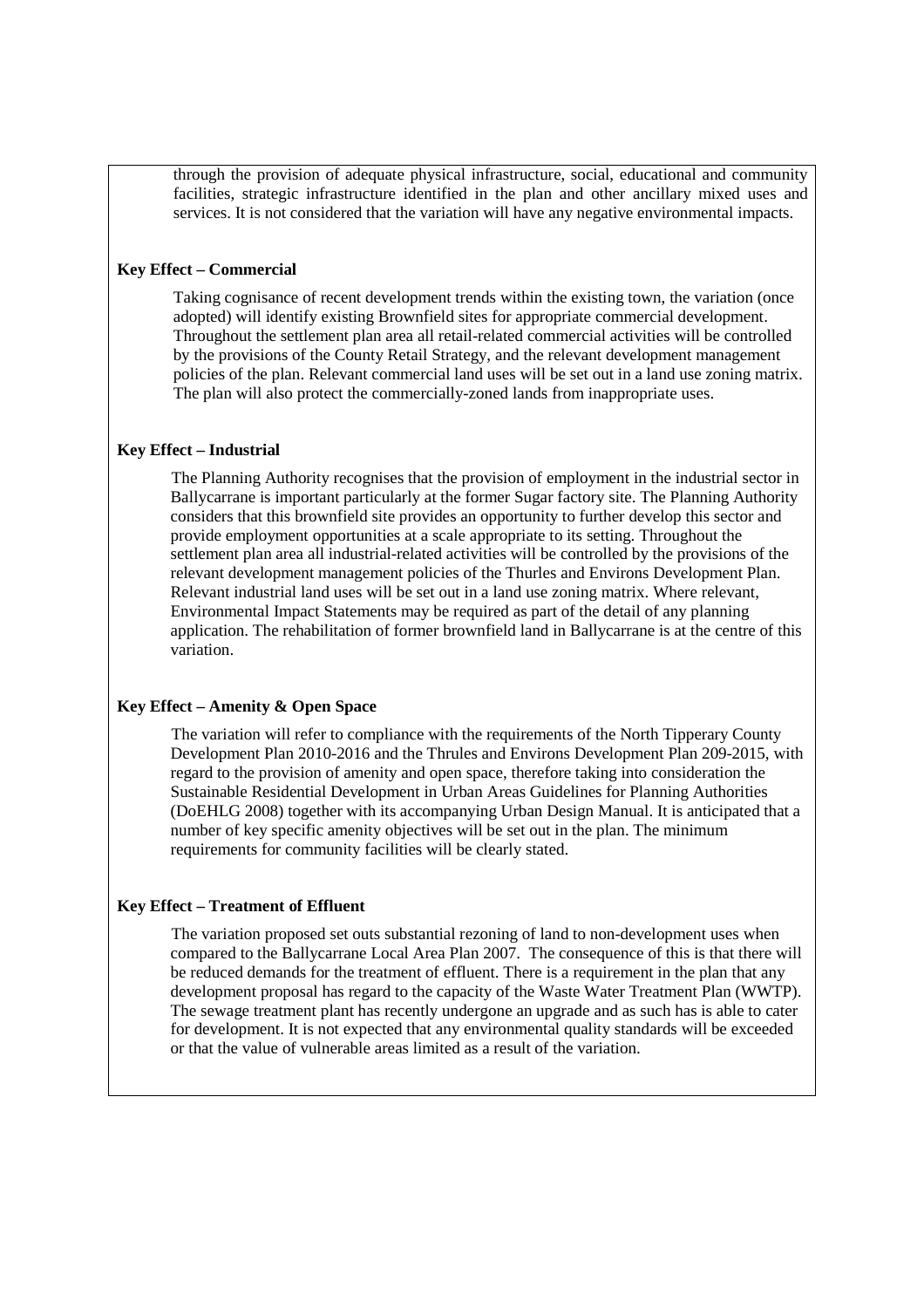## **6.2.2 The cumulative nature of the effects.**

Based on the possible increase in population over the plan period, the zoning of land for specific uses and the adherence to the principles of sustainable development, it is considered that there will be no significant cumulative effects on the environment in Thurles and its Environs.

# **6.2.3 The transboundary nature of the effects.**

Given the fact that the variation relates to an area adjacent to an urban area there will be immediate trans-boundary effects on a micro level with regard to travel patterns, community and infrastructure between it and the remainder of the County. However, given the limited area to which the plan will apply, the planning authority consider that such effects will be accommodated through the policy and land use objectives of the variation.

Much of the commercial / retail role of the town is currently controlled – and will continue to be controlled – by the County Retail Strategy. The plan will be structured so as to provide a sustainable balance between the provision of lands and services for community, commercial, industrial and residential uses which will ensure the continued market role of the town within its rural hinterland. The variation policies will adhere strictly to the policies and objectives of North Tipperary County Development Plan 2010-2016 (where appropriate), the Thurles and Environs Development Plan 2009-2015 and seek the implementation of objectives set out in the Mid-West Regional Planning Guidelines 2010-2022.

# **6.2.4 The risks to human health or the environment (e.g. due to accidents).**

No negative risks to human health or the environment due to accidents have been identified. Furthermore, the plan will set out a number of key infrastructural improvements required to ensure improvement to the existing infrastructure network and public amenities located in the plan area, which will ensure safer and more usable environments throughout.

# **6.2.5 The magnitude and spatial extent of the effects (geographical area and size of the population likely to be affected).**

Thurles Town, as defined by the Census of Population, had a population of 6,831in 2006 which increased to 6929 in 2011. Thurles Environs, as defined by the Census of Population, had an 18% increase from 851 persons in 2006 to 1004 persons in 2011. While there has been some continuing pressure for development in Thurles, a number of zoned land banks and other lands remain undeveloped. It is anticipated that in order to comply with the core strategy that there is a necessity for the rezoning of residential development lands to non-development uses.

In contrast and in order to assist, encourage and stimulate Industrial development within the town and its environs, the zoning of Industrial lands is important to the economic well being of the town and its growing population.

The plan policies, objectives and land uses will guide the development of all lands within the identified boundary and will prevent inappropriate and unsustainable patterns of development. Such changes will be carried out having regard to the sequential approach, possible risk of flooding, availability of services and having regard to the proper planning and sustainable development of the area.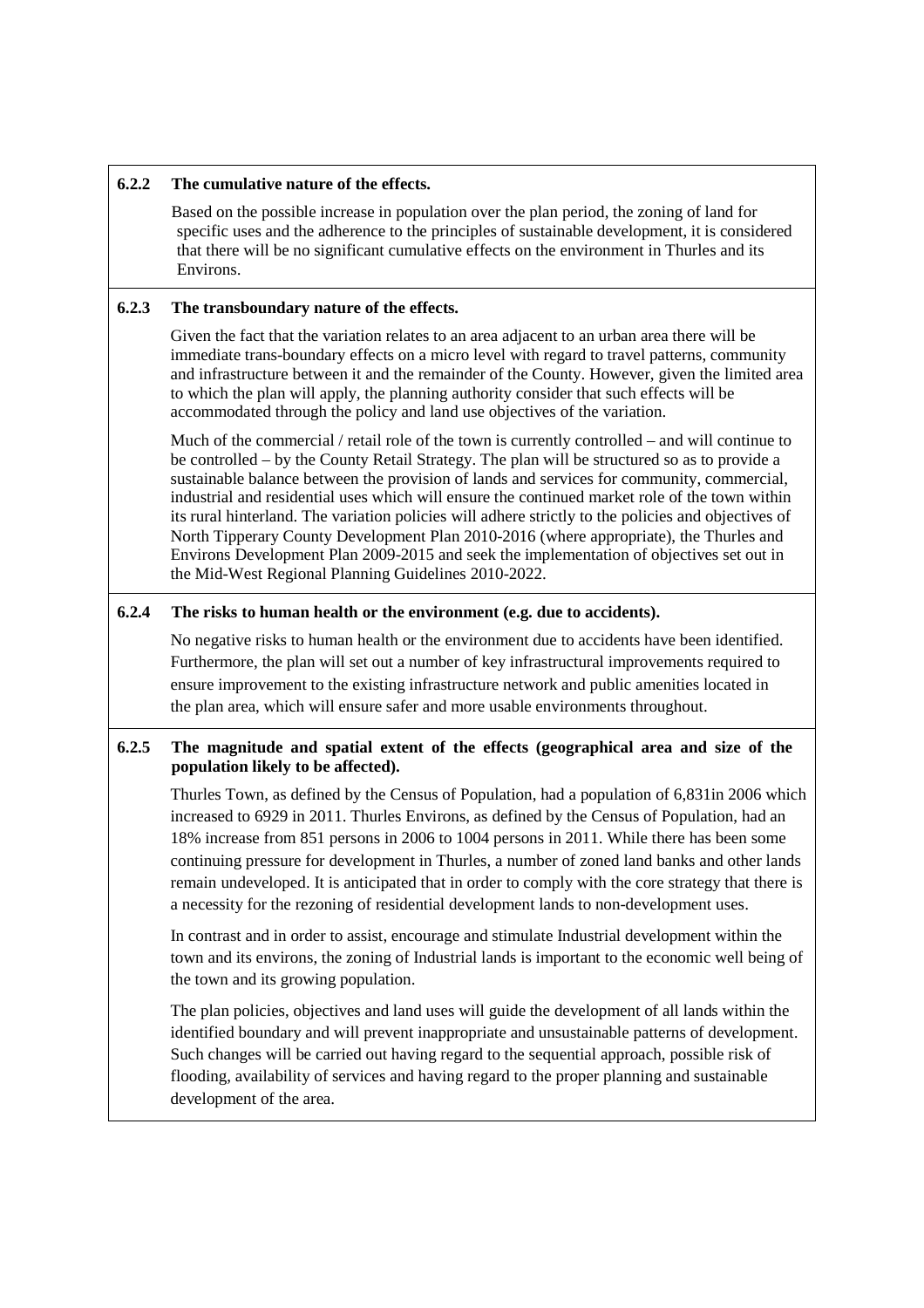# **6.2.6 The value and vulnerability of the area likely to be affected due to:**

### **(a) special natural characteristics or cultural heritage;**

- Architectural Conservation Areas: There are no ACAs within the settlement area as set out in the variation. It is not anticipated that the proposed variation will have any impact on existing ACAs within the town.
- Special Areas of Conservation: The River Suir flows through Thurles, 2 km to the south of the town, at Cabragh Bridge, the Lower River Suir (site code 002137) is designated as a SAC and lies circa 200m to the south west of the plan area. As the boundaries of the settlement plan area lie outside the SAC it is considered that there will be no destruction of habitat. While there may be some limited danger to the site from water pollution it is considered to be minimal. To help guard against this the land use zoning will have regard to possible flooding which if occurring could see run off to the SAC. This will also have the benefit of creating additional flood residence areas which is useful for larger scale catchment management flood control practices.
- Proposed Natural Heritage Areas: There are no pNHAs within the settlement plan area. The nearest pNHA Cabragh Wetlands lies 650m south of the plan boundary and a second Cabragh Wetlands site is located at 3.6km to the north at Ardbaun (site code 001934). It is considered that the risk to these sites is minimal.
- Special Protection Areas: none identified.
- Nature Reserves: none identified.
- Geological Sites: none identified.
- Protected Views: none identified.
- Record of Protected Structures: It is not envisaged that any changes will be made to the Record of Protected Structures identified in the current Thurles and Environs Development Plan.
- Tree Preservation Orders: The proposed variation does not impact on this issue.
- National Monuments: The proposed variation does not impact on this issue.
- Trees identified as contributing to amenity: The proposed variation does not impact on this issue.
- Water Quality Information: Taking cognisance of this fact, the plan policies and objectives will be consistent with the key management measures, particularly regarding municipal, industrial and trade discharges and urban drainage management. In this way the plan will be consistent with the River Basin Management Plan.
- Archaeological Sites: no changes are proposed.
- Other Habitats of Interest: there may be necessary additions of specific features worthy of retention such as hedgerows, field drains, surface water ponds, earthen banks, etc as deemed necessary when identifying development briefs and master plan briefs for the development of specific lands located within the plan area.